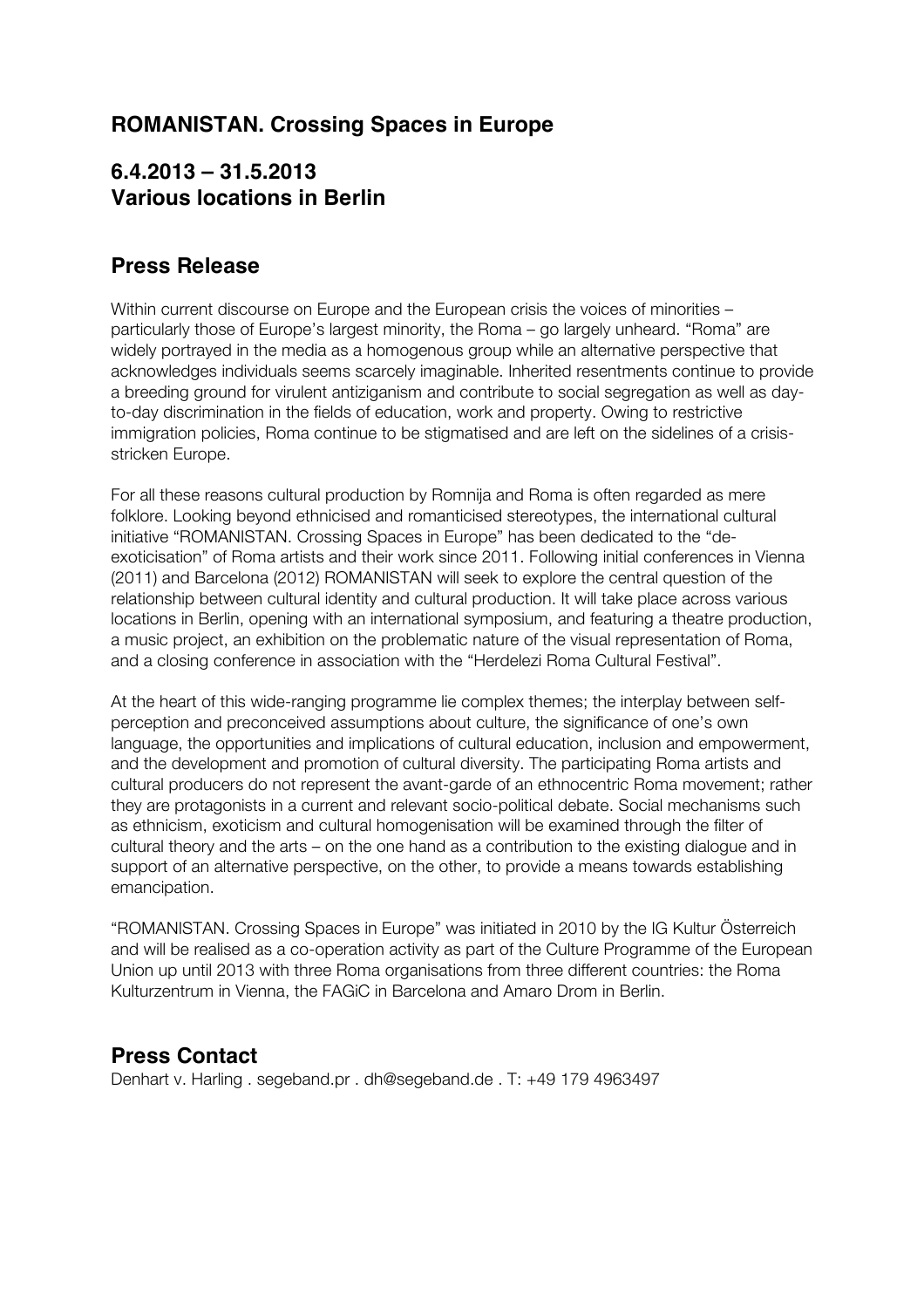# **Sponsors**

Hauptstadtkulturfonds, Allianz Kulturstiftung, Bundeszentrale für politische Bildung, Kulturamt Neukölln, Österreichisches Kulturforum, Senatsverwaltung für Arbeit, Integration und Frauen. With the support of the Culture Programme of the European Union

## **Co-operative Partners**

Amaro Drom e.V., IG Kultur Österreich, Roma Kulturzentrum Wien, FAGiC Barcelona, Neue Gesellschaft für Bildende Kunst, SO36.

## **Artistic Direction and Organisation**

Amaro Drom e.V.: Lith Bahlmann, Georgel Caldararu, André J. Raatzsch and Slaviša Marković.

# **Programme Details**

## **6.4.2013, 10 am – 5 pm**

### **CASINO So sar khana thaj khaj Dikhas? // Does what we see depend on where we look?**

Interdisciplinary conference on Roma cultural protagonism vs. imposed "folklorism" and Roma cultural industrialisation

With: Rahim Burhan, director, founder of the Roma Theatre PRALIPE, Neuss; Ines Busch, sociologist, Hamburg; Georgel Caldararu, author and musician, Berlin; Prof. Ismet Jašarević, musician and managing director of CAIR (Centre for Affirmation and Integration of Roma Community), Zemun / Belgrade; Slaviša Marković, director and actor, leader of the Rroma Aether Klub Theater, Berlin; Moritz Pankok, artistic director of the gallery Kai Dikhas, Berlin; André J. Raatzsch, artist and cultural theorist, Berlin and Budapest; Dotschy Reinhardt, musician and author, Berlin; Harri Stojka, musician, Vienna; Teodora Tabački, philosopher and antiwar activist, Berlin, Brussels and Paris

Welcome and Introduction: Lith Bahlmann, curator and author, Berlin Neue Gesellschaft für Bildende Kunst, Oranienstraße 25, 10999 Berlin Event in German Free admission

#### **6.4.2013, 6 – 7.30 pm Film screening "Gypsy Spirit, Harri Stojka – A Journey"**

Austria/India 2010, 88 min, Dir.: Klaus Hundsbichler Neue Gesellschaft für Bildende Kunst, Oranienstraße 25, 10999 Berlin Free admission

# **6.4.2013, from 9 pm**

# **Concert "Festival of the Music of the Oppressed"**

Harri Stojka and Band, Vienna; Dotschy Reinhardt Quartett, Berlin; Ansamblul Oltenilor din Berlin; Slobodan Savić and Band, Berlin Presented by Filiz Demirova SO36, Oranienstraße 190, 10999 Berlin Admission 15 Euro, conc. 10 Euro

## **20.4. – 2.6.2013**

Opening: 19.4.2013, 6 pm

**Exhibition "The Roma Image Studio"**

**Critical artists' platform on the representation and depictions of European Roma in visual media**

Curated by André J. Raatzsch in collaboration with Lith Bahlmann and Emese Benkö Participating artists: Norbert Tihanics, Nihad Nino Pušija, András Kállai, Henrik Kállai, Judit M. Horváth, György Stalter, Diana Arce and Gábor Áfrány With contributions from: The Studio Museum Harlem, N.Y., USA; Ethnografisches Museum, Budapest; Magnum Photos; The Hulton Getty Picture Collection, getty images international; Moritz Pankok – Galerie Kai Dikhas; Péter Szuhay, Open Society Archives, Budapest. Galerie im Saalbau Neukölln, Karl-Marx-Straße 141, 12043 Berlin Opening hours: Tues–Sun 10 am – 8 pm Free admission